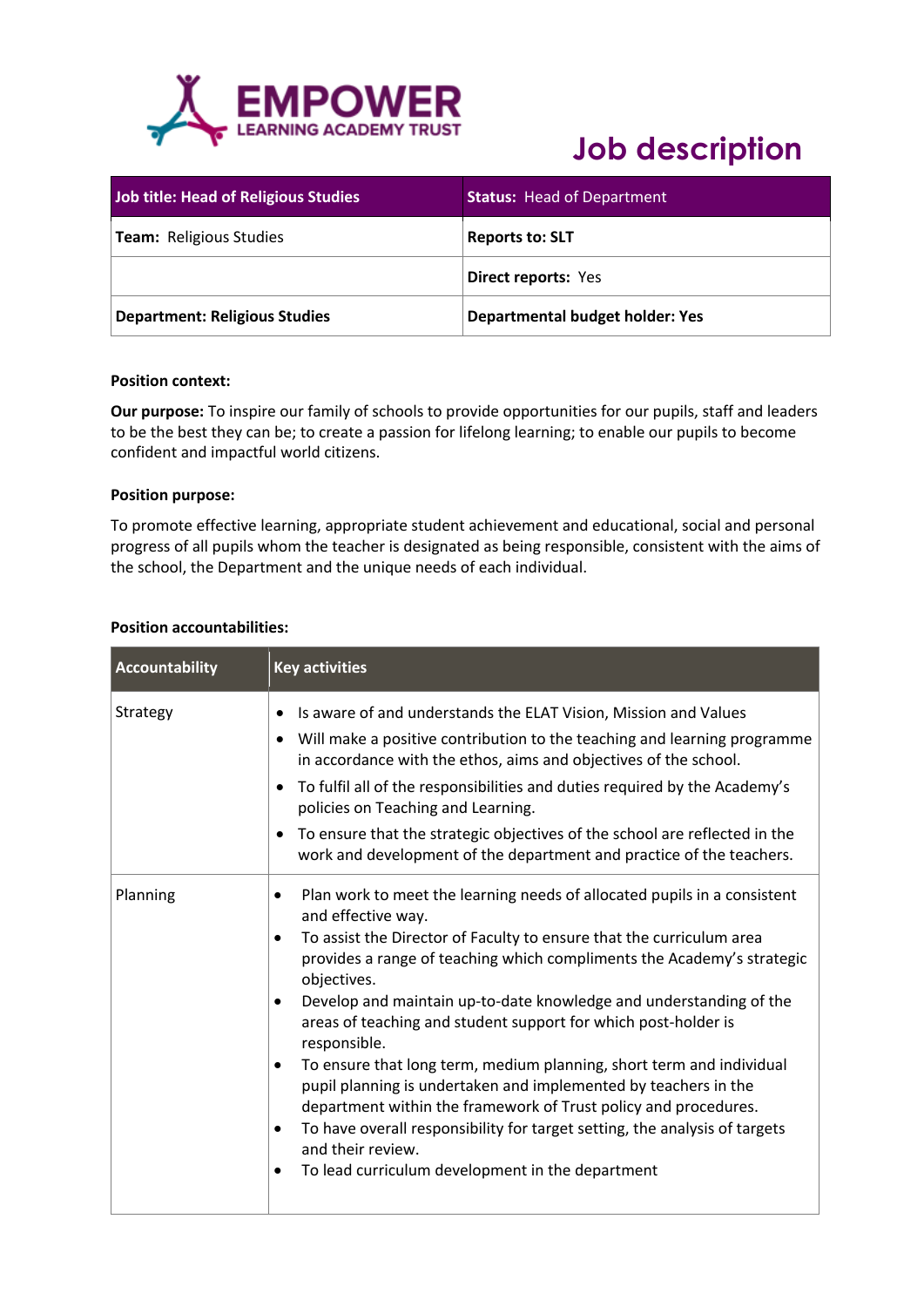

| <b>Accountability</b>                                | <b>Key activities</b>                                                                                                                                                                                                                                                                                                                                                                                                                                                                                                                                                                                                                                                                                                                                                                                                                                                                                                                         |
|------------------------------------------------------|-----------------------------------------------------------------------------------------------------------------------------------------------------------------------------------------------------------------------------------------------------------------------------------------------------------------------------------------------------------------------------------------------------------------------------------------------------------------------------------------------------------------------------------------------------------------------------------------------------------------------------------------------------------------------------------------------------------------------------------------------------------------------------------------------------------------------------------------------------------------------------------------------------------------------------------------------|
| Delivery                                             | Using the agreed procedures and practices of the Academy, monitor the<br>$\bullet$<br>quality of provision and the quality of teaching and learning, which may<br>include direct observation, sampling work and reviewing planning<br>documentation.<br>Use appropriate leaching and classroom management strategies to<br>$\bullet$<br>motivate pupils and enable each to progress appropriately.<br>Monitor the progress of students for whom the post holder is responsible<br>٠<br>to set expectations and give constructive feedback.<br>To participate in and contribute to department/Academy's extra-<br>$\bullet$<br>curricular programme<br>To have overall responsibility for all aspects of assessment in the<br>٠<br>department and for leading the analysis of data and the improvement of<br>the effectiveness of assessment for supporting pupil achievement<br>To lead and manage the day to day operation of the department |
| People Management<br>/ Organisational<br>Development | To be responsible for the management and supervision of the teachers<br>$\bullet$<br>working in the department, including their performance management<br>whilst maintaining the required level of CPD.<br>To assist and support the Senior Leadership Team with staff recruitment<br>٠<br>To achieve any performance criteria or targets arising from the<br>$\bullet$<br>Academy's Performance Management arrangements<br>To fulfil all of the requirements and duties set out in the current Pay and<br>$\bullet$<br>Conditions Documents relating to the conditions of employment of<br>teachers.<br>Make an active contribution to the policies and aspirations of the<br>$\bullet$<br>Academy                                                                                                                                                                                                                                           |
| Information<br>Management and<br>Reporting           | To monitor and manage the day to day operation of the department<br>To monitor and manage the departmental budgets in accordance with<br>٠<br>the financial procedures of the Academy<br>Maintain appropriate records to demonstrate progress made by students.<br>Safeguarding and Promoting the Welfare of Students working with the<br>٠<br>Designated Protection Person the post holder will:<br>Identify and record any child protection concerns<br>٠<br>Contribute information as required for Common Assessment or Multi-<br>Agency meetings<br>Act at all times in line with the school's Child Protection procedures.                                                                                                                                                                                                                                                                                                               |
| Data Protection                                      | All staff have a responsibility under the 2018 (GDPR) Data Protection Act<br>to ensure that their activities comply with the Data Protection Principles.                                                                                                                                                                                                                                                                                                                                                                                                                                                                                                                                                                                                                                                                                                                                                                                      |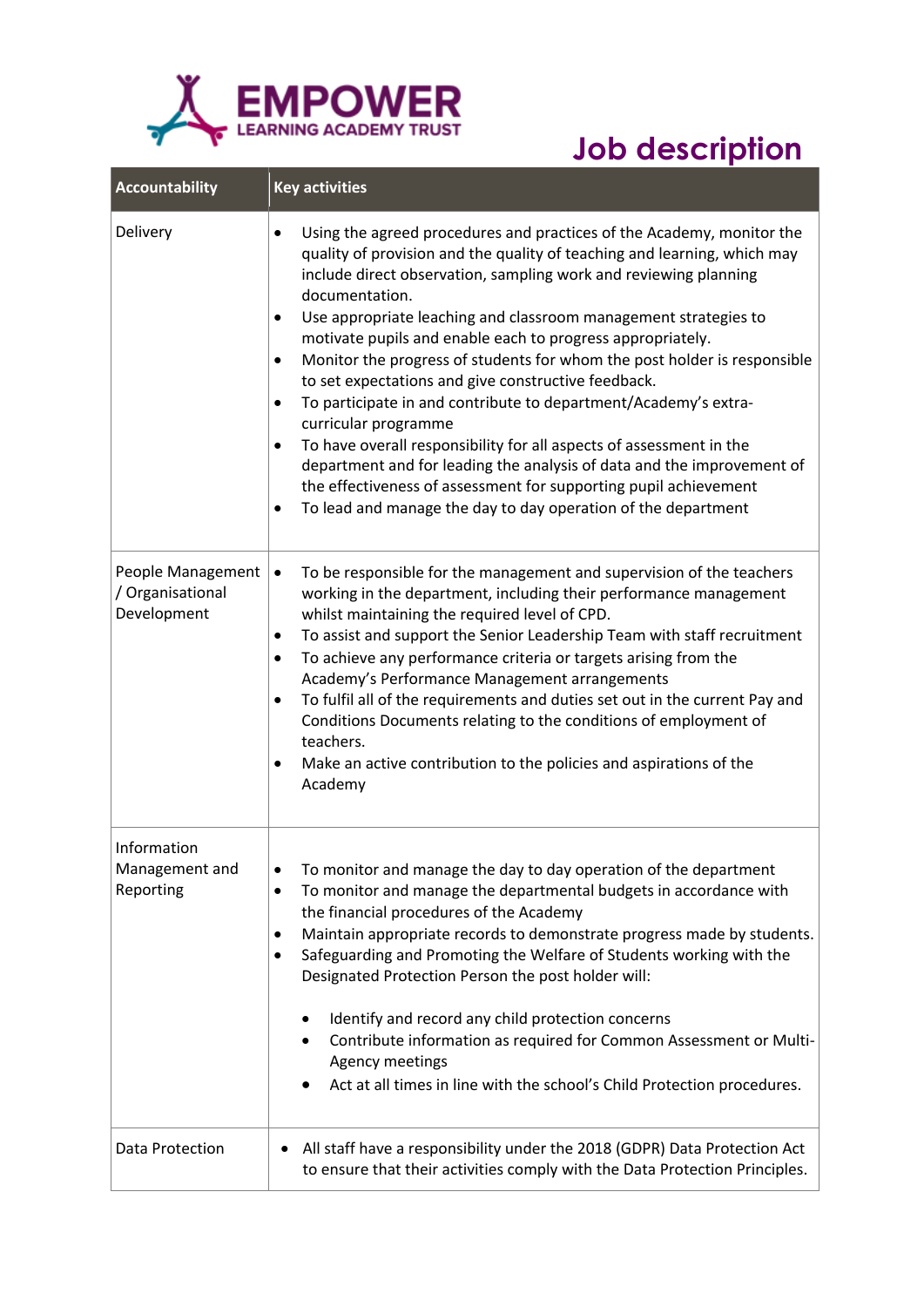

| <b>Accountability</b>    | <b>Key activities</b>                                                                                                                                                                                                                                      |
|--------------------------|------------------------------------------------------------------------------------------------------------------------------------------------------------------------------------------------------------------------------------------------------------|
|                          | Staff should not disclose personal data outside the Trust's procedures, or<br>use personal data held on others for their own purposes.                                                                                                                     |
| <b>Health and Safety</b> | Hold responsibility to avoid action that could threaten the health or<br>safety of themselves, other employees, customers or members of the<br>public.                                                                                                     |
| Good Citizenship         | Holds personal accountability in ensuring continual focus on enhancing<br>$\bullet$<br>the staff and pupil experience through actions, words and behaviour. Our<br>pupils are the most important members of our institution and must be<br>treated as such |

### **Key Stakeholders:**

Internal: Pupils, Teachers, Senior Leadership Team External: Parents and Carers

### **Knowledge, skill and experience requirements**

Essential:

- The ability to lead the school team effectively and efficiently and work with other professionals and agencies
- Communication skills, oral, written and presentational
- Ability to model well planned, organised and innovative lessons for the department
- Proficiency in the use of ICT and the software programmes used in schools
- The ability to lead, model and manage positive behaviour, good order and assertive discipline in the department
- The ability to manage departmental information and data for the purposes of recording, monitoring, evaluation and reporting
- The ability to lead curriculum development and innovation
- How to motivate a team of staff
- How children and young people learn, develop and progress through life stages and events
- How ICT can be used effectively to motivate children to learn
- How to plan, deliver, monitor and evaluate lessons and learning as part of the school curriculum
- Qualified teacher status in the subject area
- Experience of teaching across both Key Stages either on teaching practice or your current post